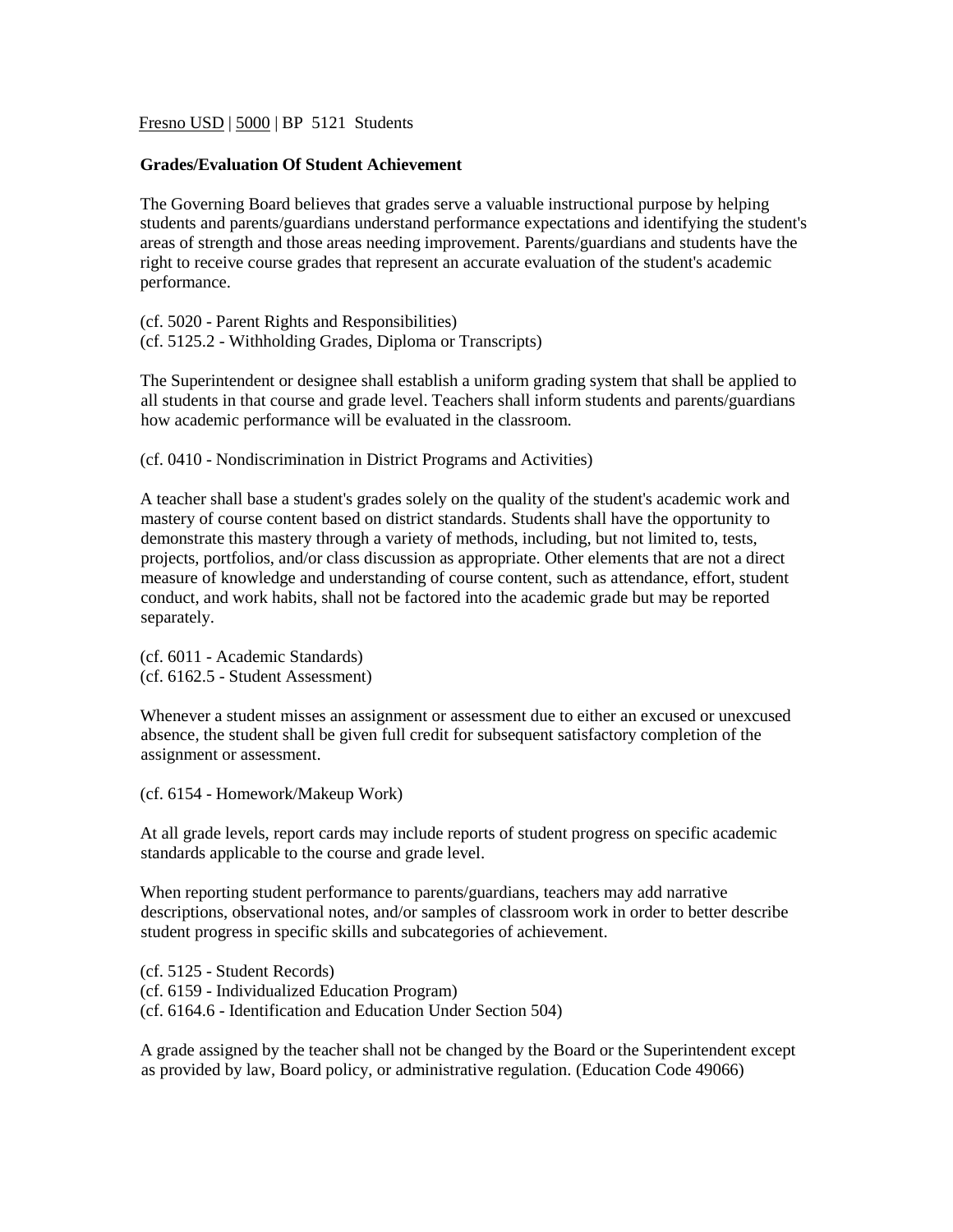## (cf. 5125.3 - Challenging Student Records)

The Superintendent or designee shall determine the methodology to be used in calculating students' grade point average (GPA), including the courses to be included within the GPA and whether extra grade weighting shall be applied to Advanced Placement, International Baccalaureate, honors, and/or concurrent postsecondary courses.

(cf. 6141.4 - International Baccalaureate Program)

(cf. 6141.5 - Advanced Placement)

(cf. 6172 - Gifted and Talented Student Program)

(cf. 6172.1 - Concurrent Enrollment in College Classes)

*Fresno Unified School District does not harass, intimidate, or discriminate on the basis of race, color, ethnicity, national origin, ancestry, age, creed, religion, political affiliation, gender, gender identity or expression or genetic information, mental or physical disability, sex, sexual orientation, parental or marital status, military veteran status, or any other basis protected by law or regulation, in its educational program(s) or employment.*

Legal Reference:

EDUCATION CODE 48070 Promotion and retention 48205 Excused absences 48800-48802 Enrollment of gifted students in community college 49066 Grades; finalization; physical education class 49067 Regulations regarding student's achievement 48904-48904.3 Withholding grades, diplomas, or transcripts 49069.5 Students in foster care, grades and credits 51242 Exemption from physical education based on participation in interscholastic athletics 69432.9 Cal Grant program; notification of grade point average 76000-76002 Enrollment in community college

CODE OF REGULATIONS, TITLE 5 10060 Criteria for reporting physical education achievement, high schools 30008 Definition of high school grade point average for student aid eligibility

UNITED STATES CODE, TITLE 20 1232g Family Education Rights and Privacy Act (FERPA)

CODE OF FEDERAL REGULATIONS, TITLE 34 99.1-99.67 Family Educational Rights and Privacy Act

COURT DECISIONS

Owasso Independent School District v. Falvo, (2002) 534 U.S. 426 Las Virgenes Educators Association v. Las Virgenes Unified School District, (2001) 86 Cal.App.4th 1 Swany v. San Ramon Valley Unified School District, (1989) 720 F.Supp. 764 Johnson v. Santa Monica-Malibu Unified School District Board of Education, (1986) 179